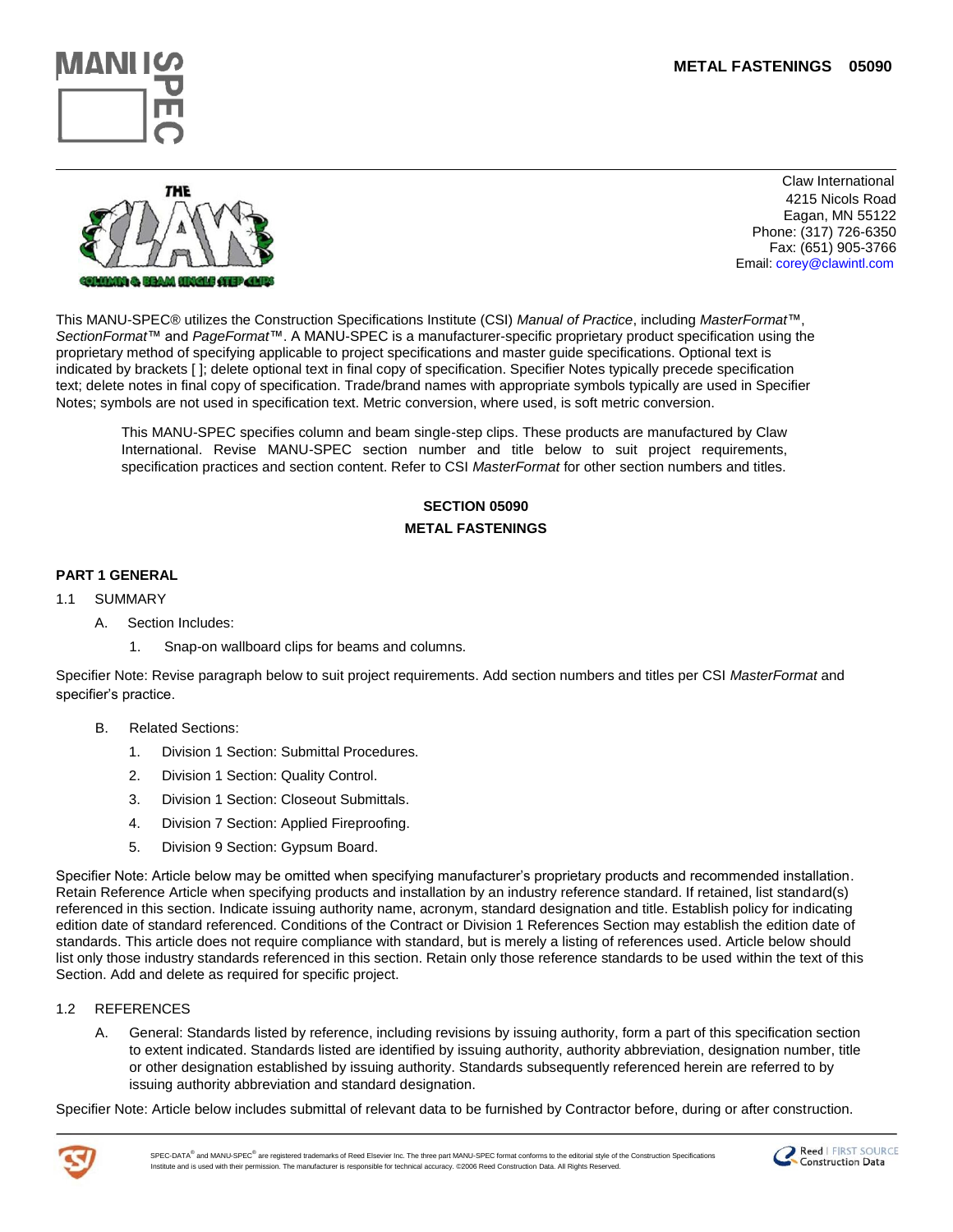

Claw International

Coordinate this article with Architect's and Contractor's duties and responsibilities in Conditions of the Contract and Division 1 Submittal Procedures Section.

## 1.3 SUBMITTALS

- A. General: Submit listed submittals in accordance with Conditions of the Contract and Division 1 Submittal Procedures.
- B. Product Data: Submit manufacturer's product data and installation instructions for snap-on wallboard clips. Include assembly instructions for possible fire ratings.
- C. Drawings:
	- 1. Submit shop drawings detailing installation procedures, including layout, dimensions and connections.
- D. Quality Assurance:
	- 1. Certificates: Product certificates signed by manufacturer certifying materials comply with specified performance characteristics and criteria and physical requirements.
	- 2. Manufacturer"s Instructions: Manufacturer"s installation instructions.

Specifier Note: Coordinate paragraph below with Part 3 Field Quality Requirements Article. Retain or delete as applicable.

- E. Manufacturer"s Field Reports: Indicate and interpret test results for compliance with performance requirements.
- F. Closeout Submittals: Submit the following:
	- 1. Warranty: Warranty documents specified herein.

## 1.4 QUALITY ASSURANCE

- A. Qualifications:
	- 1. Installer experienced in performing work of this section who has specialized in installation of work similar to that required for this project.
	- 2. Manufacturer Qualifications: Manufacturer capable of providing field service representation during installation, approving acceptable installer and approving method of installation.
	- 3. Fabricator Qualifications: Fabrication performed in quality controlled manufacturing environment by experienced **fabricators**
- B. Preinstallation Meetings: Conduct preinstallation meeting to verify project requirements, manufacturer"s installation instructions and manufacturer"s warranty requirements. Comply with Division 1 Project Management and Coordination (Project Meetings) Section.
- 1.5 PERFORMANCE REQUIREMENTS
	- A. Provide detailed installation instructions for fire-rated assemblies to maintain performance criteria stated by manufacturer.
- 1.6 DELIVERY, STORAGE & HANDLING
	- A. General: Comply with Division 1 Product Requirements Section.
	- B. Ordering: Comply with manufacturer"s ordering instructions and lead time requirements to avoid construction delays.
	- C. Delivery, Storage and Protection:
		- 1. Deliver materials in original sealed manufacturer"s packaging.
		- 2. Store materials in dry, secure location.
		- 3. Store in accordance with manufacturer"s written instructions.

Specifier Note: Coordinate article below with Conditions of the Contract and with Division 1 Closeout Submittals (Warranty) Section.

- 1.7 WARRANTY
	- A. Project Warranty: Refer to Conditions of the Contract for project warranty provisions.
	- B. Manufacturer"s Warranty: Submit, for Owner"s acceptance, manufacturer"s standard warranty document executed by authorized company official. Manufacturer"s warranty is in addition to, and not a limitation of, other rights Owner may have under Contract Documents.



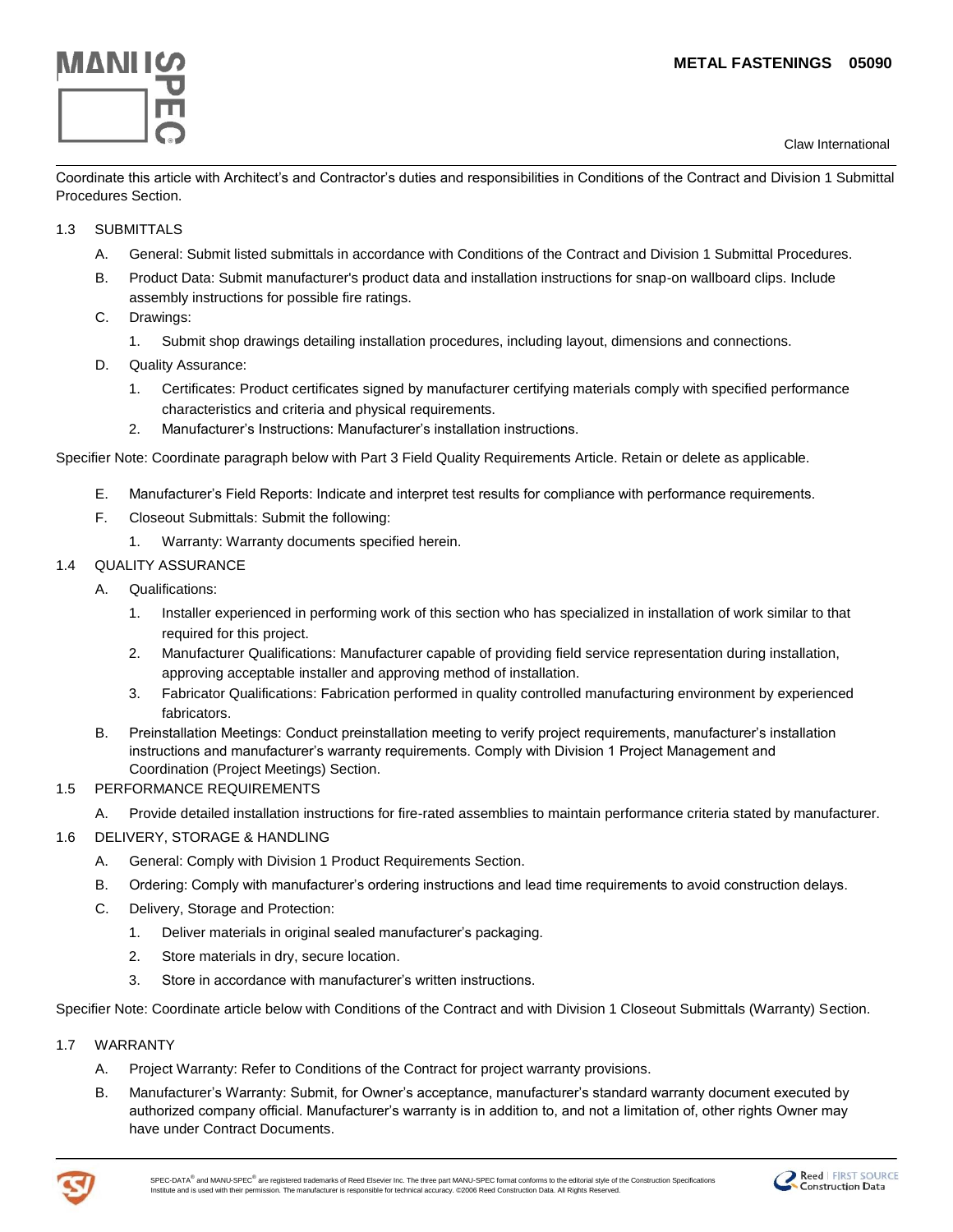Claw International



#### 1.08 WASTE MANAGEMENT & DISPOSAL

Specifier Note: State information that will assist the contractor with dealing with disposal of construction waste materials in ways other than using landfill resources.

- A. Deposit packaging materials in appropriate container onsite for recycling or reuse.
- B. Avoid using landfill waste disposal procedures when recycling facilities are available.

## **PART 2 PRODUCTS**

Specifier Note: Retain article below for proprietary method specification. Add product attributes, performance characteristics, material standards and descriptions as applicable. Use of such phrases as "or equal" or "or approved equal" or similar phrases may cause ambiguity in specifications. Such phrases require verification (procedural, legal and regulatory) and assignment of responsibility for determining "or equal" products.

- 2.1 SNAP-ON WALLBOARD CLIP
	- A. Manufacturer: Claw International, 4215 Nicols Road Eagan, MN 55122; Telephone: (317) 726-6350: Fax: (651) 905-3766 ; E-mail: [corey@clawintl.com](mailto:corey@clawintl.com) ; website: www.clawintl.com.
	- B. Proprietary Products/Systems:
		- 1. The Claw:
			- a. 1 1/2 inch thick  $\times$  2 inch wide  $\times$  2 3/8 inch (38  $\times$  51  $\times$  60 mm) long, galvanized steel, snap-on clip.
		- 2. Support Angle:
			- a. 25 gauge (No. 25 MSG) (0.0209 inch (0.531 mm) thick) galvanized steel angle with 1 1/2 inch (38 mm) legs.
			- b. Length: 1 inch (25.4 mm) shorter than assembly length.
		- 3. Screws:
			- a. 1 inch (25.4 mm) and 1 5/8 inch (41 mm) self-drilling, self-tapping, Type "S" steel.
		- 4. Gypsum Board:
			- a. 5/8 inch (15.9 mm) thick, Type C or IP-X2.
		- 5. Corner Bead:
			- a. 26 gauge (No. 26 MSG) (0.0179 inch (0.455 mm) thick) galvanized steel angle with 1 1/4 inch (32 mm) legs.
		- 6. Nails:
			- a. 4d × 1 3/8 inch (35 mm) long.

Specifier Note: Edit article below to suit project requirements. If substitutions are permitted, edit text below. Add text to refer to Division 1 Project Requirements (Product Substitutions Procedures) Section.

## 2.2 PRODUCT SUBSTITUTIONS

A. Substitutions: No substitutions permitted.

Specifier Note: The Claw beam and column clip will not fit structural members with flanges smaller than that on a W10  $\times$  49 (W250 × 73) section.

- 2.3 LIMITATIONS
	- A. Structural Member: Minimum section size of W10  $\times$  49 (W250  $\times$  73).

#### **PART 3 EXECUTION**

#### 3.1 MANUFACTURER"S INSTRUCTIONS

Specifier Note: Article below is an addition to the CSI *SectionFormat* and a supplement to MANU-SPEC. Revise article below to suit project requirements and specifier"s practice.

A. Compliance: Comply with manufacturer"s written data, including product technical bulletins, product catalog installation